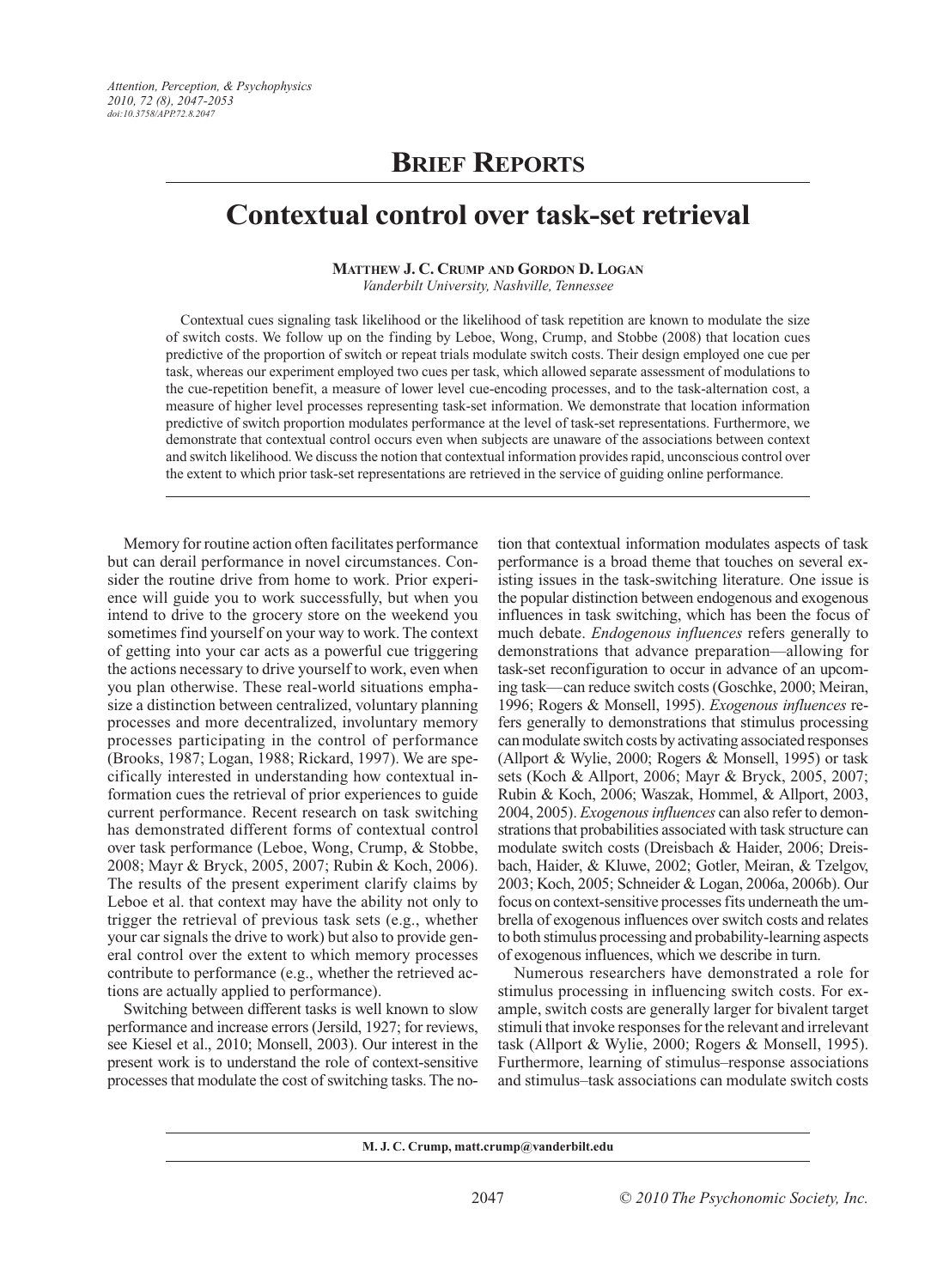(Koch & Allport, 2006; Waszak et al., 2003, 2004, 2005). Additionally, processing of nominally irrelevant contextual information that is associated with particular tasks can influence the size of switch costs (Mayr & Bryck, 2005, 2007; Rubin & Koch, 2006). Taken together, these findings suggest that stimulus processing of task-relevant or task-irrelevant information can trigger the retrieval of task-set representations controlling performance. Our present work extends these findings by demonstrating that contextual cues may also control whether or not associated task-set representations are retrieved in the service of guiding performance.

Switch costs occur for both predictable and unpredictable tasks (Rogers & Monsell, 1995). Advance knowledge of sequential task structure modulates performance in task-switching experiments (Schneider & Logan, 2006a). However, incidental learning of task sequences can speed performance but does not influence switch costs (Koch, 2005). Several studies demonstrated that manipulating the likelihood of switch trials can modulate switch costs (Dreisbach & Haider, 2006; Dreisbach et al., 2002; Leboe et al., 2008; Schneider & Logan, 2006b). For example, switch costs are generally smaller for blocks of trials with high switch-proportions than for blocks of trials with low switch-proportions. One interpretation of these findings is that participants explicitly learn blockwide switch likelihoods and then develop blockwide strategies governing whether they abandon or maintain task sets across trials (Dreisbach & Haider, 2006; Monsell & Mizon, 2006). Although this interpretation accounts for some results, recent studies have identified alternative processes that could account for the influence of switch likelihood on switch costs (e.g., priming of cue encoding or sensitivity to transition frequency; Schneider & Logan, 2006b). Our present work extends these findings and demonstrates a unique role for contextual information in signaling information about switch likelihoods and modulating switch costs.

Our investigation brought together both stimulus-driven and probability-driven aspects of exogenous influences over switch costs. We were specifically interested in clarifying a recent finding by Leboe et al. (2008), who demonstrated that task-irrelevant location information associated with switch likelihood modulates switch costs. Switches occurred on 25% of the trials in one location and on 75% of the trials in another location; switch costs were smaller in the location with more frequent switches. The Leboe et al. study differed from other studies of contextual influences over switch costs, which associated contextual information with particular tasks instead of with switch likelihood (Mayr & Bryck, 2005, 2007; Rubin & Koch, 2006). The Leboe et al. study also differed from other studies of switch likelihoods, which manipulated switch likelihood between blocks instead of within blocks (but see Rubin & Koch, 2006).

Our aim was to better understand how contextual cues modulated switch costs in the Leboe et al. (2008) design. The present study addressed two accounts. First, participants may have explicitly learned associations between location context and switch likelihood. In this view, contextual modulation of switch costs occurred because participants employed different strategies in the high and low switch-proportion locations. For this account to hold, participants would have required awareness of the locationspecific switch-proportion manipulation. Leboe et al. did not assess awareness, whereas the present study did assess awareness.

Second, Leboe et al. (2008) employed a one-cue-per-task design, wherein task repetitions always involved task-cue repetitions, and task switches always involved task-cue alternations. As a result, their measure of switch costs confounded the cost associated with alternating tasks with the benefit associated with encoding repeated task cues (Logan & Bundesen, 2003; Mayr & Kliegl, 2003). Moreover, the location-specific switch-proportion manipulation necessarily biased the frequency of task-repetition trials between locations. There were more task-repetition trials in the low switch-proportion location than in the high switchproportion location. As a result, the switch cost in the low switch-proportion location was composed of many observations from task-repetition trials, in which a cue-repetition benefit would be observed, and of few observations from task-alternation trials, in which a cost would be observed. Similarly, the switch cost in the high switch-proportion location was composed of few observations from task repetitions, in which a less reliable cue-repetition benefit might be observed, and of many observations from task-alternation trials, in which a reliable cost would be observed. In this way, Leboe et al.'s finding may not reflect contextual control over processes involved in switching tasks but may more simply reflect the fact that cue-repetition benefits were more likely to occur in the low switch-proportion contexts than in the high switch-proportion contexts. Fortunately, this confound can be addressed by using two cues per task, which provides separate measures of cue-repetition benefits and task-alternation costs (Logan & Bundesen, 2003; Mayr & Kliegl, 2003). The primary purpose of the present experiment was to replicate the experiments of Leboe et al. using a two-cue-per-task design to determine whether contextual information modulates cue-encoding processes, task-set switching processes, or both.

We made several modifications to the Leboe et al. (2008) design.1 Leboe et al. used animal habitat and relative size judgments of target words. Our task involved magnitude or parity judgments of target digits. Leboe et al. employed a prime–probe design, where trial  $n-1$  (the prime task) was presented centrally to the right of fixation, and trial *n* (the probe task) was presented in the top left (e.g., the low switch-proportion location) or in the bottom left (e.g., the high switch-proportion location) of the same display. Our design eliminated the prime–probe aspect and instead presented cue–target pairs randomly in one of two locations: above or below fixation. Each location context was associated with a low (.25) or high (.75) proportion of switch trials but did not predict particular tasks, stimuli, or responses. Leboe et al. did not interrogate their subjects to determine awareness of the context-specific switch-proportion manipulation, whereas our subjects completed a questionnaire probing their explicit knowledge of the manipulation.

The most important modification was to employ a twocue-per-task design, which involved three between-trial transitions: *cue repetitions* (trials  $n-1$  and  $n$  involved the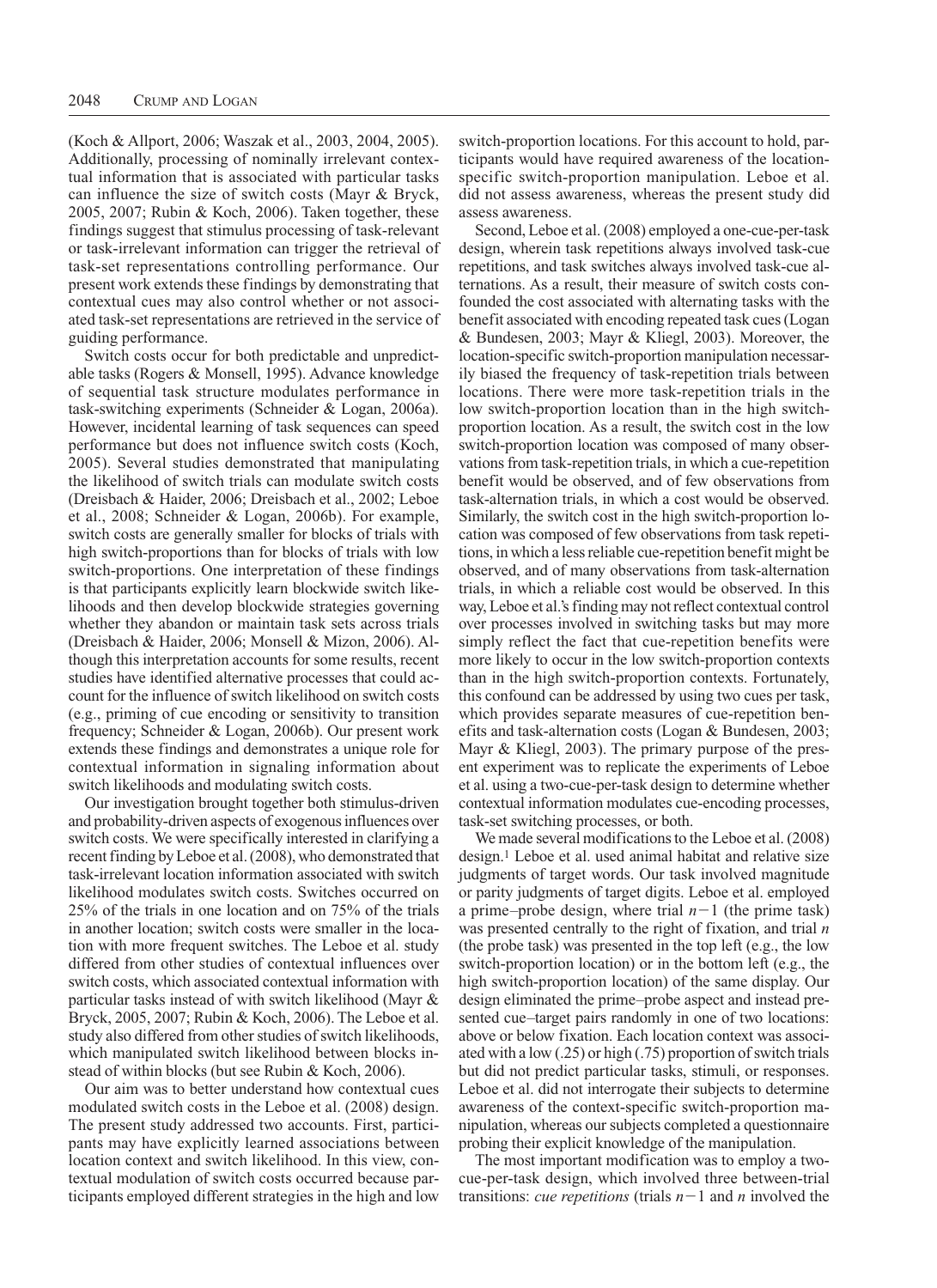same cue and task), *task repetitions* (trials  $n-1$  and  $n$  involved different cues but the same task), and *task alternations* (trials  $n-1$  and *n* involved different cues and tasks). These three transition types decomposed switch costs into separate measures for cue encoding and task-set switching processes. For example, cue repetitions are generally faster than task repetitions, reflecting a benefit to encoding repeated task cues (i.e., a cue-repetition benefit). Task repetitions are generally faster than task alternations, reflecting a cost associated with switching task sets (i.e., a task alternation cost). By employing a two-cue-per-task design, we were able to assess whether the context-specific switchproportion manipulation modulated the size of the cuerepetition benefit, the task-alternation cost, or both. If the Leboe et al. (2008) finding was driven entirely by different patterns of cue-repetition benefits in the different location contexts, we would not expect the context-specific switchproportion manipulation to modulate the task-alternation cost. Instead, we would expect larger cue-repetition benefits in the low switch-proportion location than in the high switch-proportion location.

## **Method**

#### **Subjects**

Subjects were 32 students from Vanderbilt University. All subjects were compensated with course credit or were paid \$12 for 1 h of participation. All subjects had normal or corrected-to-normal vision.

## **Apparatus and Stimuli**

The experiment was conducted on a PC using a 15-in. SVGA monitor running in-house software controlled by METACARD.

There were four target stimuli, consisting of the numbers 2, 4, 7, and 9. There were two possible tasks, and each task was signaled by one of two task cues. Two cues per task were chosen from a set of four arbitrary symbols  $(\# \# \# \#$ , \$\$\$\$\$, ^^^^^, ~~~~~). The symbols were randomly assigned to each task for each subject. The response key mapping at the bottom of the screen displayed the meaning of each cue throughout the experiment. All stimuli were 60 mm in height and were presented in Helvetica font.

#### **Design**

The two-cue-per-task design involved three between-trial transitions: cue repetitions (trials  $n-1$  and  $n$  involved the same cue and task), task repetitions (trials  $n-1$  and *n* involved different cues but the same task), and task alternations (trials  $n-1$  and  $n$  involved different cues and tasks). All possible cue–target pairs were presented with equal frequency. Cues and targets were always presented simultaneously, with the cue 2 cm above the target.

On each trial the cue–target pair appeared randomly in one of two locations, either 6 cm above or 6 cm below the central fixation point. The context-specific switch-proportion manipulation was applied to the location contexts. For half of the subjects, cue–target pairs appearing in the top location were 25% task-switch trials, and cue–target pairs appearing in the bottom location were 75% taskswitch trials. For the other half, the assignment of proportion to location was reversed. Cue repetitions and task repetitions were equally likely. Importantly, location information uniquely predicted likelihood of task switches and was not predictive of particular responses, stimuli, task cues, or tasks.

#### **Procedure**

There were 64 trials per block for 11 blocks. Each block presented 32 trials in each location context. At the beginning of each trial, a fixation cross (0.3 cm) was presented in the center of the screen for 500 msec. Next, the cue–target pair appeared in either the top or the bottom location and remained on the screen until a response was given. The cue and target were always presented simultaneously. Subjects indicated their response by pressing a left ("z") or right ("/") key. The response mapping was displayed throughout the experiment in the bottom left and right corners of the display. For example, the words *odd* and *small* were displayed on the bottom left, and *even* and *large* were displayed on the bottom right. Response mappings were counterbalanced across subjects. We included only incongruent trials and ensured that the response mappings required different responses for the different tasks. The next trial was automatically triggered immediately following the response. At the end of each experiment, subjects completed a questionnaire probing their explicit knowledge of the context-specific repetition-proportion manipulation.

## **Results**

For each subject, response times (RTs) for each condition were submitted to an outlier elimination procedure (Van Selst & Jolicœur, 1994), which removed 3% of the data from each condition. Mean RTs were computed from the remaining observations, and, along with error rates, are reported in Tables 1 and 2. RTs and error rates were submitted to separate  $2 \times 2$  repeated measures ANOVAs including switch proportion (low vs. high) and transition

| <b>Table 1</b><br><b>Mean Reaction Times (in Milliseconds) and Error Rates</b> |                      |       |       |                      |                        |       |                         |       |       |  |
|--------------------------------------------------------------------------------|----------------------|-------|-------|----------------------|------------------------|-------|-------------------------|-------|-------|--|
|                                                                                | Cue Repetition       |       |       |                      | <b>Task Repetition</b> |       | <b>Task Alternation</b> |       |       |  |
|                                                                                | <b>Reaction Time</b> |       | Error | <b>Reaction Time</b> |                        | Error | <b>Reaction Time</b>    |       | Error |  |
|                                                                                | М                    | SE    | Rate  | М                    | SE                     | Rate  | M                       | SЕ    | Rate  |  |
| 25% switch proportion                                                          | 1.010                | 41.19 | .06   | 1.243                | 61.22                  | .06   | 1.358                   | 58.67 | .09   |  |
| 75% switch proportion                                                          | 1.038                | 49.22 | .05   | 1.276                | 58.25                  | .06   | 1.346                   | 62.86 | .09   |  |

**Table 2 Cue-Repetition Benefits and Task-Alternation Costs (in Milliseconds)**

|                                           | Cue-Repetition<br>Benefit |       | Task-Alternation<br>Cost |       |  |
|-------------------------------------------|---------------------------|-------|--------------------------|-------|--|
|                                           | М                         | SE    | М                        | SE    |  |
| 25% switch proportion                     | 233                       | 32.79 | 115                      | 28.15 |  |
| 75% switch proportion                     | 238                       | 32.02 | 70                       | 31.66 |  |
| Context-specific switch-proportion effect | $-4$                      | 31.46 | 45                       | 22.56 |  |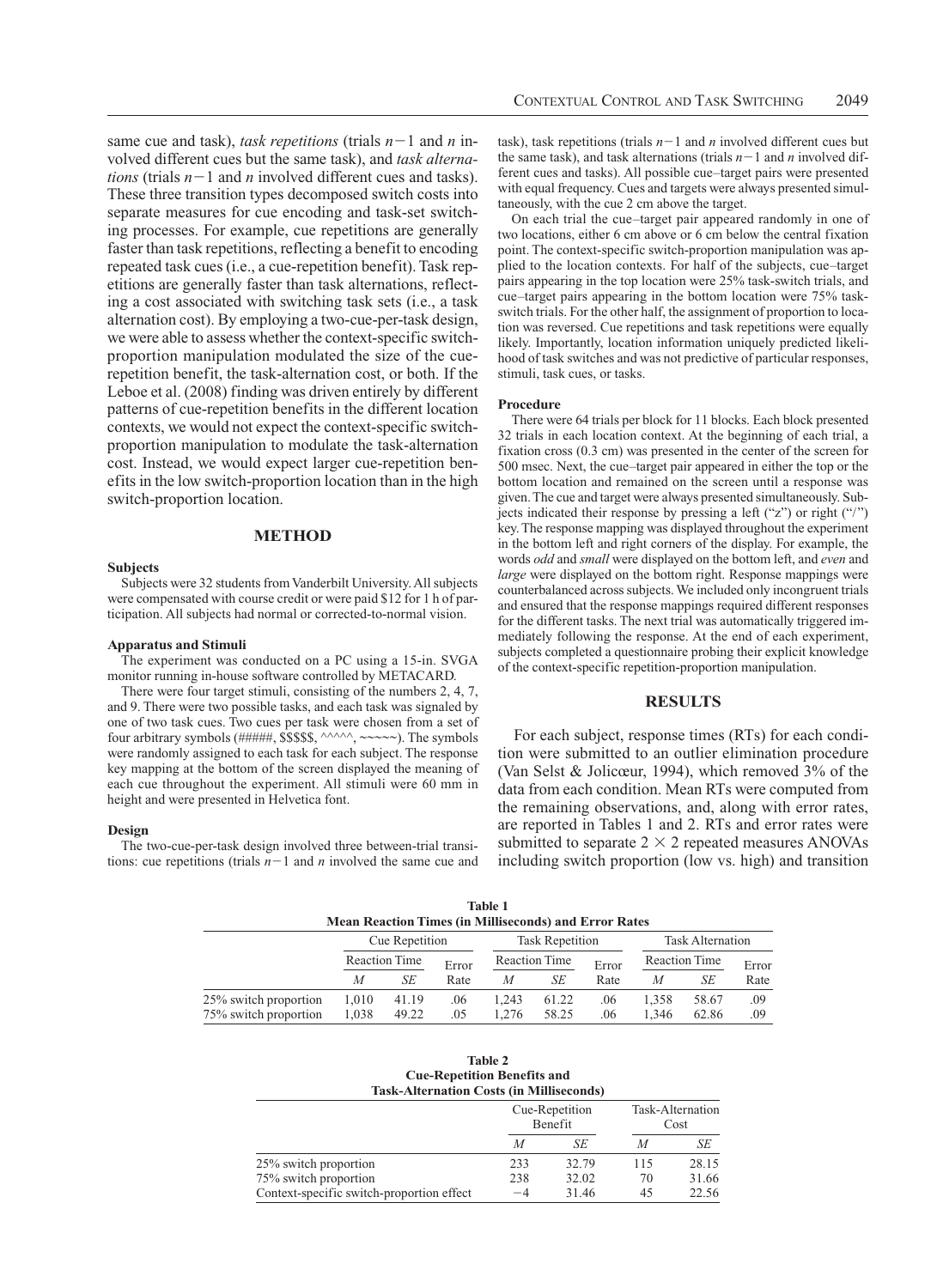| .<br><b>Repeated Measures ANOVAs for Reaction Times and Error Rates</b> |                         |           |       |                         |               |       |                         |        |     |                         |       |      |  |
|-------------------------------------------------------------------------|-------------------------|-----------|-------|-------------------------|---------------|-------|-------------------------|--------|-----|-------------------------|-------|------|--|
|                                                                         | <b>Reaction Times</b>   |           |       |                         |               |       | <b>Error Rates</b>      |        |     |                         |       |      |  |
|                                                                         | CR Trials vs. TR Trials |           |       | TR Trials vs. TA Trials |               |       | CR Trials vs. TR Trials |        |     | TR Trials vs. TA Trials |       |      |  |
| Factor                                                                  | F(1,31)                 | MS.       |       | F(1.31)                 | $MS_{\alpha}$ |       | F(1,31)                 | MS.    |     | F(1.31)                 | MS.   |      |  |
| Switch proportion                                                       | 8.860                   | 3.288.48  | .0056 | 0.84                    | 3.110.63      | .36   | 0.04                    | .00099 | .53 | 0.020                   | .0005 | .88  |  |
| Transition                                                              | 96.110                  | 18.468.70 | .0001 | 15.39                   | 17,705.80     | .0005 | 3.78                    | .00400 | .06 | 10.920                  | .0014 | .002 |  |
| Switch proportion $\times$ transition                                   | 0.023                   | 5.689.93  | .88   | 5.46                    | 2.920.51      | .026  | 0.44                    | .00096 | .51 | 0.015                   | .0010 | .90  |  |

**Table 3**

Note—CR, cue repetition; TR, task repetition; TA, task alternation.

(cue repetition vs. task repetition in one ANOVA, and task repetition vs. task alternation in the other) as factors. Statistical analyses are reported in Table 3. We adopted a  $p < .05$  criterion for all statistical tests.

As expected, RTs were faster for cue-repetition trials (1,024 msec) than for task-repetition trials (1,260 msec)  $[F(1,31) = 96.11, MS<sub>e</sub> = 18,468.7]$ , which were in turn faster than those for task-alternation trials (1,352 msec)  $[F(1,31) = 15.39, MS_e = 17,705.8]$ . The more important issue was whether the context-specific switch-proportion manipulation influenced cue-repetition benefits, taskalternation costs, or both.

For task-alternation costs, the switch proportion  $\times$ transition interaction was significant  $[F(1,31) = 45.46,$  $MS_e = 2,920.51$ ]. Task-alternation costs were larger in the low switch-proportion context (115 msec) than in the high switch-proportion context (70 msec), resulting in a context-specific switch-proportion effect of 45 msec. For cue-repetition benefits, the proportion  $\times$  transition interaction was not significant. Critically, this pattern of findings lends new insight into the contextual-control effect reported by Leboe et al. (2008): Contextual cues associated with switch likelihood modulated the task-alternation costs, a measure of higher level processes involved in task-set switching, and did not modulate cue-repetition benefits, a measure of lower level processes involved in cue encoding.

Additionally, there was a main effect of proportion for cue-repetition and task-repetition trials  $[F(1,31) = 8.86,$  $MS<sub>e</sub> = 3,288.48$ . Collapsing across cue-repetition and task-repetition trials, RTs were faster in the low switchproportion trials [1,128 msec] than in the high switchproportion trials [1,157 msec]. Error rates were submitted to a corresponding set of analyses. The only significant effect was that error rates were higher for task alternations (.09) than for task repetitions (.06)  $[F(1,31) = 10.92]$ ,  $MS_e = .0014$ .

#### **Discussion**

We investigated context-driven modulations to cuerepetition benefits and to task-alternation costs. The location-based contextual cues were associated with different proportions of task-switch trials but were not associated with particular tasks, task cues, stimuli, or responses. There were two central findings. First, contextual cues modulated the size of the task-alternation cost, which was larger in the low switch-proportion context than in the high switch-proportion context. Second, contextual

cues produced a main effect for cue-repetition and taskrepetition trials, where RTs for both trial types were faster in the low switch-proportion context than in the high switch-proportion context. These results clarify the kinds of processes that underlie the contextual control effects reported by Leboe et al. (2008).

Previous research into context-sensitive processes in task switching has demonstrated two distinct findings. First, contextual cues associated with specific tasks modulate the size of switch costs (Mayr & Bryck, 2005, 2007; Rubin & Koch, 2006). These tasks all employed a one-cue-per-task design, and it is not clear whether the reported modulations influenced cue-repetition benefits, task-alternation costs, or both. Second, contextual cues associated with different proportions of switch trials modulate the size of switch costs (Leboe et al., 2008). The present research suggests that this second type of contextual control uniquely influences the task-alternation cost. In prior work, in which contextual cues were associated with tasks, contextual cues may have caused retrieval of associated task sets. In the present work—and in the Leboe et al. study—contextual cues were associated with the likelihood of a task switch, which is more abstract than associations with tasks. The associations mediating contextual control may or may not require a role for associations between contextual cues and switch likelihood.

## **Transition Frequency and Cue-Encoding Time**

Performance in explicit task-cuing procedures involves cue encoding and target encoding (Logan & Bundesen, 2003). Cue-encoding time is influenced by several factors (Logan & Schneider, 2006), including repetition priming and associative priming (Schneider & Logan, 2005) and the frequency with which cue transitions occur (Schneider & Logan, 2006b). These factors may explain the contextual control effects Leboe et al. (2008) observed. In their experiment, cue repetitions were more frequent in the low switch-proportion condition than in the high switchproportion condition, so cue encoding would be more likely to be primed in the low switch-proportion condition. Our experiment ruled out this account, demonstrating that the contextual modulation affected task-alternation costs but not cue-repetition benefits.

Our experiment also biased the frequency of particular transitions presented in each location. Cue and task repetitions were more frequent in the low switch-proportion location than in the high switch-proportion location, whereas task alternations were more frequent in the high switch-proportion location than in the low switch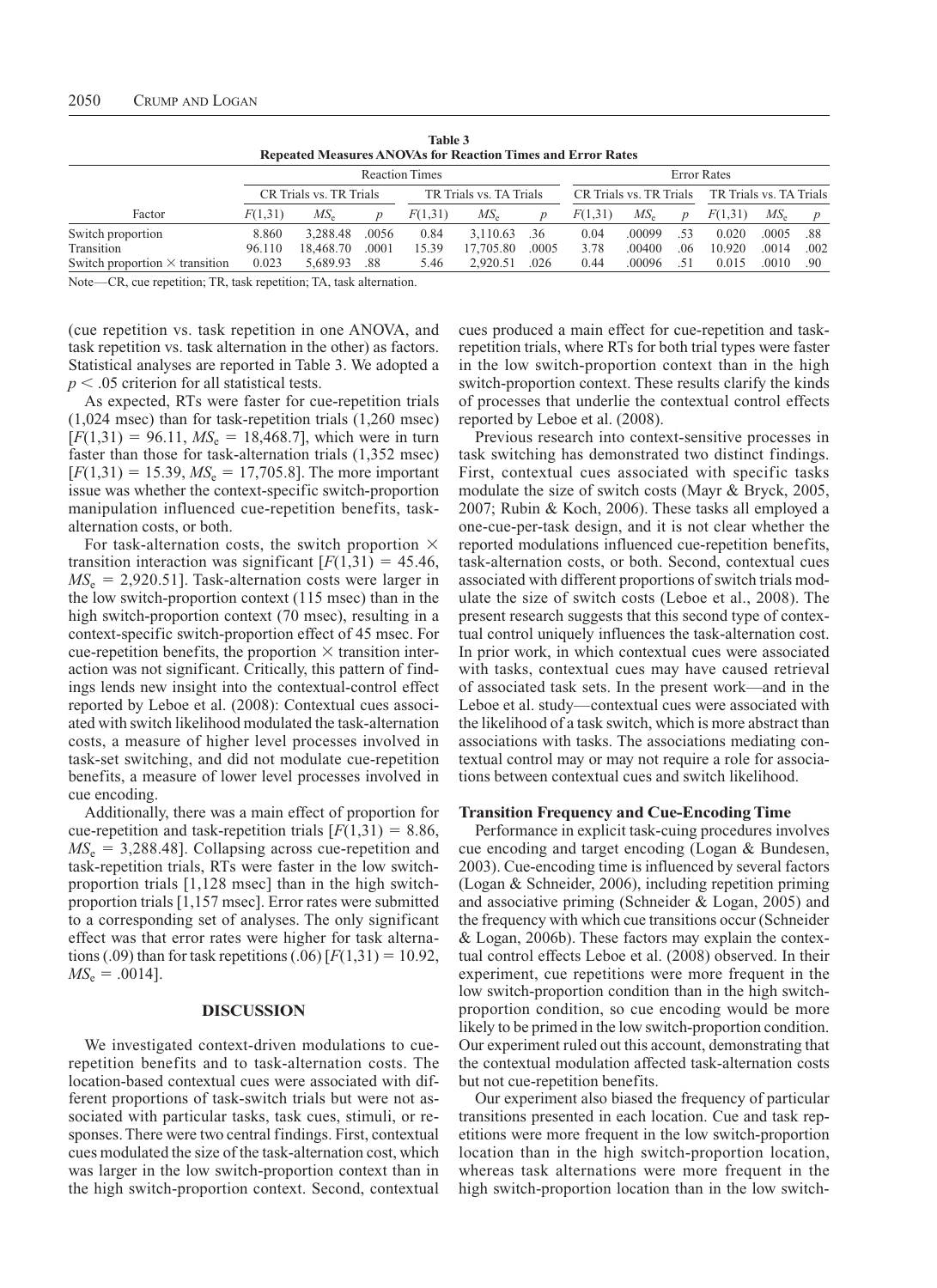proportion location. If subjects were sensitive to locationspecific differences in transition frequency, RTs would be faster for frequent transitions than for infrequent transitions. This would explain the contextual modulation of task-alternation costs and the main effect of switch proportion observed for cue-repetition and task-repetition trials. First, task alternations were more frequent than task repetitions in the high switch-proportion location than in the low switch-proportion location. Consequently, RTs should have been faster for task alternations and slower for task repetitions in the high switch-proportion location than in the low switch-proportion location (Schneider & Logan, 2006b), as we observed. Second, RTs for both cue and task repetitions were faster in the low switchproportion location than in the high switch-proportion location. Cue and task repetitions occurred with higher frequency in the low switch-proportion location than in the high switch-proportion location, so both cue-repetition RTs and task-repetition RTs would be faster; however, cue and task repetitions occurred with equal frequency within each location, so no difference in cue-repetition benefits would be expected.

Location-specific learning of transition frequencies provides a compelling explanation of the present findings. We do note, however, that the present experiments biased task-alternation frequency against cue- and taskrepetition frequency only directly and did not separately manipulate cue- and task-repetition frequencies between contexts. Consequently, we must remain cautious in accounting for the present findings solely in terms of transition frequency, because not all transition frequencies were manipulated.

## **Incidental Learning of Task Sequences**

Our context-specific manipulation of switch likelihood is similar to manipulations of sequential structure in implicit sequence learning experiments. In both types of experiments, an underlying probability structure constrains the frequency of particular transitions. In sequentiallearning studies, target-identification RTs become faster over the course of practice, even when subjects are unaware of the learned sequential structure (for a review, see Clegg, DiGirolamo, & Keele, 1998). Similarly, in implicit learning of task sequences in task-switching procedures, subjects perform faster for learned sequences (Gotler et al., 2003), but the learning speeds performance across all transition types (Koch, 2005). Although it is possible that implicit sequence learning contributed to our present findings, it is unlikely that it produced switch-specific modulations to performance.

#### **Conscious Awareness**

The cost of switching tasks is known to be influenced by advance knowledge. Switch costs are smaller when subjects have time to prepare for an upcoming task (Meiran, 1996; Rogers & Monsell, 1995), are given advance knowledge of the sequence of upcoming tasks (Schneider & Logan, 2006a), or are given series of trials with a high likelihood of task alternation (Dreisbach & Haider, 2006; Dreisbach et al., 2002; Monsell & Mizon, 2006; Schneider & Logan, 2006b). Our findings, as well as Leboe et al.'s (2008), cannot be explained by advance knowledge of specific tasks or of the requirement to switch tasks. The location context that predicted the proportion of switch trials did not appear before the cue and target and so could not be used to predict the likelihood of a task switch on an upcoming trial.

It is possible, however, that subjects became aware of the context-specific switch-proportion manipulation and strategically adjusted their performance in response to location information presented at the onset of a given trial. Indeed, Dreisbach and Haider (2006) found reduction in switch costs when subjects were explicitly cued about the likelihood of receiving a task repetition or alternation. Leboe et al. (2008) did not measure subjects' awareness of the context-specific switch-proportion manipulation. We had our subjects answer a questionnaire at the end of the experiment, in which they estimated the proportion of task repeats and task alternations separately for each location context. Average estimates were .50 and .50 for repeats and alternations, respectively, in the low switchproportion location, and .48 and .53 for repeats and alternations, respectively, in the high switch-proportion location. In both cases, repeated measures ANOVAs including switch proportion (high vs. low) and trial type (repeat vs. switch) found no significant differences between estimates (all  $Fs < 1$ ). These findings suggest that subjects were not aware of the context-specific switch-proportion manipulation. The notion that contextual control processes operate outside of awareness fits well with other demonstrations of contextual control in the Stroop (Crump, Gong, & Milliken, 2006; Crump, Vaquero, & Milliken, 2008) and visual search (Chun, 2000) paradigms.

## **Sensitivity to Conditional Probabilities of Task Alternations**

Manipulating task-alternation probability in a two-cueper-task design involves both the unconditional probability that a task alternation will occur and the conditional probability that a task switch will occur given a cue switch. In principle, subjects can become sensitive to the conditional probability of a task switch given a cue switch, and they may use cue alternations as a signal to abandon task-set representations for an upcoming trial (Mayr, 2006; Monsell & Mizon, 2006). When cue alternations are associated with a high probability of task alternation, subjects may perform a fast same–different judgment upon receiving the cue and, given a cue alternation, rapidly abandon their current task set for the upcoming target. This would speed performance on task-alternation trials but would slow performance on task-repetition trials, since subjects would have abandoned their prior, matching task set; however, Logan, Schneider, and Bundesen (2007) showed that same–different judgments of successive cues took much longer than did identifying the current cue, so same– different judgments may not be fast enough to support this strategy. Moreover, the strategy actually predicts slower RTs on task-repetition trials (which require two switches, one away from and one back to the original task) than on task-alternation trials (which require only one switch),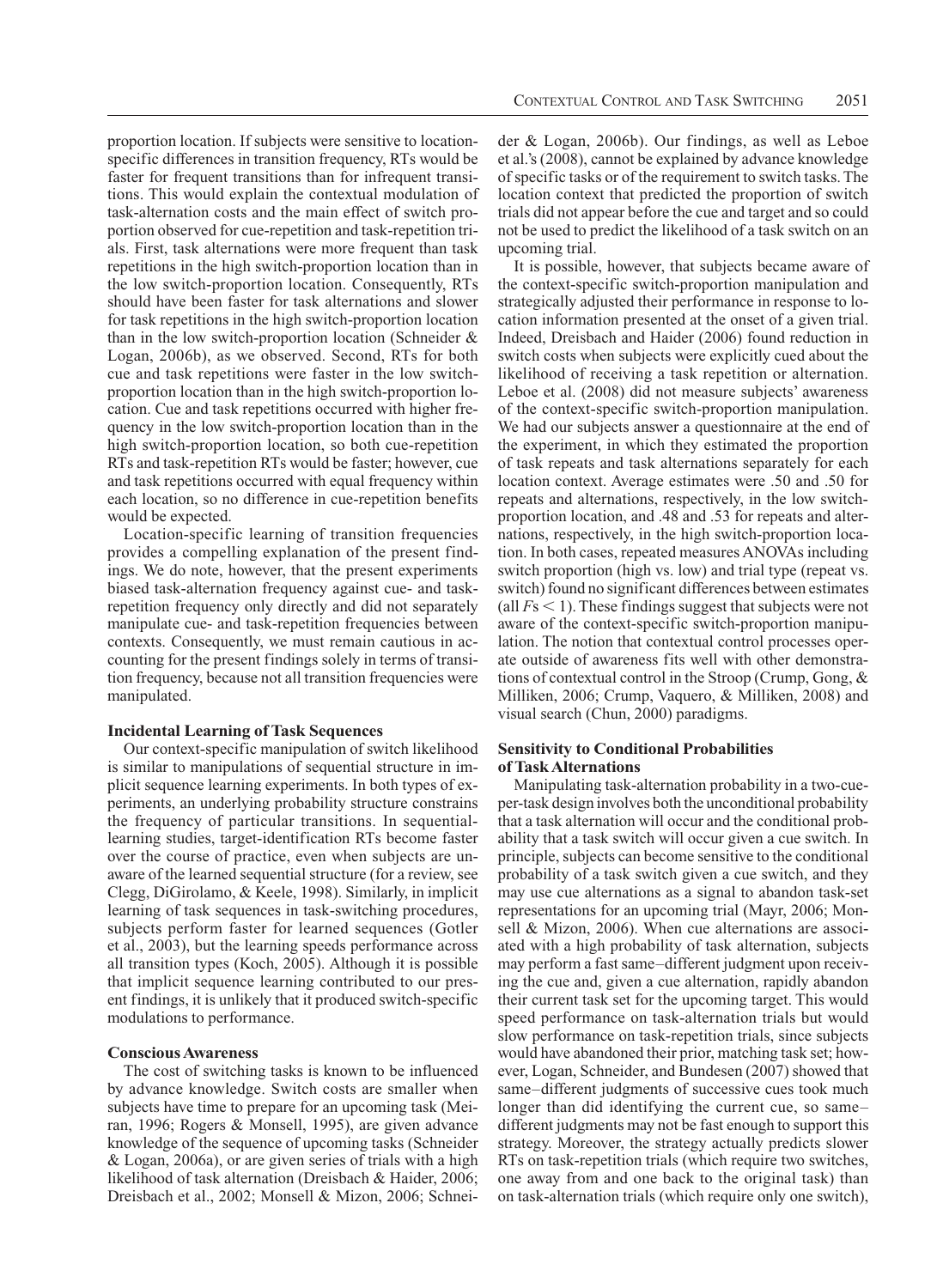and this difference has never been observed (see Logan et al., 2007).

Alternatively, subjects may be sensitive to the conditional probability of task alternations given a location cue, which was the primary manipulation in our design. In this case, subjects may have learned to abandon task sets when the cue and the target appeared in the high switchproportion location, and to maintain task sets when the cue and the target appeared in the low switch-proportion location. For the high switch-proportion context, location information would speed performance on task-alternation trials and slow performance for task-repetition and cuerepetition trials. For the low switch-proportion context, location information would slow performance on taskalternation trials but speed performance on task-repetition and cue-repetition trials. This fits well with the finding that contextual cues produced larger task-alternation costs in the low switch-proportion context than in the high switchproportion context and produced overall faster RTs for cue and task repetitions in the low switch-proportion context than in the high switch-proportion context.

## **Contextual Control Over Task-Set Retrieval**

When context influences performance, we assume that processing is influenced by memory. The role of memory retrieval has been a topic of substantial debate in the taskswitching literature; however, there is common agreement that memory retrieval influences processing of cues (Logan & Bundesen, 2003), responses (Allport & Wylie, 2000; Rogers & Monsell, 1995), and task sets (Waszak et al., 2003, 2004, 2005). Our present findings suggest an additional role for memory in providing control over whether or not memory retrieval occurs.

We assume that memory operates according to the principle of transfer-appropriate processing (Morris, Bransford, & Franks, 1977). In performance, transferappropriate processing predicts that the influence of memory is determined by the match between current and prior processing demands (Hommel, 1998, 2004; Milliken, Joordens, Merikle, & Seiffert, 1998). In task-switching procedures, memory for recent experience facilitates performance when task demands repeat and interferes with performance when task demands switch. We suggest that in addition to the match between current and prior processing, the recruitment of memory is also controlled by match probability. Contextual cues associated with different task-switch likelihoods may automatically retrieve control settings that determine the extent to which memory influences current performance. For example, in a high switch-proportion location, reliance on memory is usually inappropriate, because retrieval of the previous task set will interfere with current task demands. In this case, contextual information would become associated with a control setting that discourages memory retrieval of a prior task set. This would reduce task-alternation costs, slowing performance on cue- and task-repetition trials. In a low switch-proportion location, retrieval of the previous task set will usually facilitate performance. In this case, contextual information would become associated with a control setting that encourages memory retrieval of a prior

task set. This would facilitate cue and task repetitions and produce larger task-alternation costs.

The notion that contextual cues associated with switch likelihood control the extent to which memory retrieval guides performance provides another complete account of the present findings. This proposal connects our research with more general investigations into the obligatory nature of memory retrieval. For example, Logan (1988) distinguished between algorithmic processes involved in computing solutions to a given problem and automatic memory processes involved in retrieving solutions. Logan assumed that the transition from algorithmic processes to memory retrieval was automatic, but Rickard (1997) showed that under some circumstances, people can strategically determine whether to engage an algorithm or to rely on retrieval. Our present data suggest that reliance on memory retrieval can be adjusted in a context-specific manner.

#### **Conclusions**

Leboe et al. (2008) demonstrated that contextual cues associated with different proportions of task-switch transitions can modulate the size of the switch cost. The central question addressed by the present experiment was whether these contextual modulations of switch costs operate at the level of task-set switching or at the level of cue encoding. We distinguished between these alternatives using a twocue-per-task design. The critical finding was that contextual cues modulated the size of task-alternation costs but not the size of cue-encoding benefits. Our findings can be explained by a learning process sensitive to locationspecific biases to transition frequencies or by a learning process sensitive to location-specific associations, with task-switch likelihood controlling the extent to which memory retrieval influences performance. The present data do not allow us to distinguish between these alternatives. Regardless, both accounts establish a novel role for contextual control over performance in the task-switching domain. Our approach is not intended to de-emphasize the role of higher level voluntary processes controlling performance, but to further understand the role of more decentralized contextual processes that allow memory to lead the way (Brooks, 1987).

#### **Author Note**

During the drafting of this article, our dear friend and colleague Lee Brooks passed away. Lee's ideas have been truly inspirational in guiding our research both here and in general. We dedicate this article to his memory and look forward to standing on his shoulders in the years to come. This research was supported by Grant R01-MH073879-01 from the National Institute of Mental Health. Correspondence concerning this article should be addressed to M. J. C. Crump, Department of Psychology, Vanderbilt University, 633 Wilson Hall, 111 21st Ave. South, Nashville, TN 37203 (e-mail: matt.crump@vanderbilt.edu).

#### **References**

- Allport, A., & Wylie, G. (2000). Selection-for-action in competing (Stroop) tasks: "Task-switching," stimulus–response bindings, and negative priming. In S. Monsell & J. Driver (Eds.), *Control of cognitive processes: Attention and performance XVIII* (pp. 35-70). Cambridge, MA: MIT Press.
- Brooks, L. R. (1987). Decentralized control of categorization: The role of prior processing episodes. In U. Neisser (Ed.), *Concepts and con-*